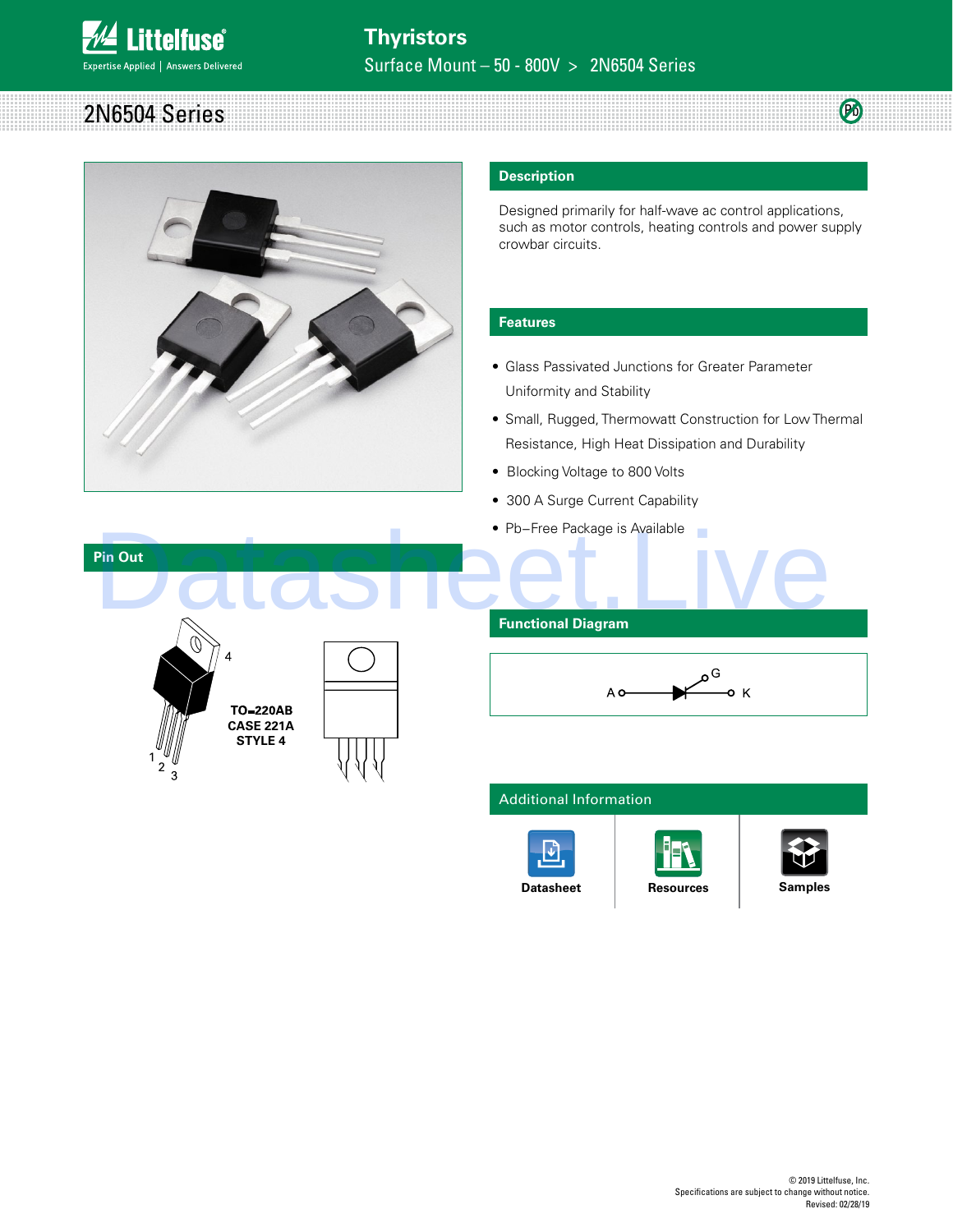

# $\bm{\mathsf{Maximum}~Ratings}$  (T $_{\text{J}}$  = 25°C unless otherwise noted)

| Rating                                                                                                                                                  |                           | <b>Symbol</b>                          | <b>Value</b>                   | <b>Unit</b> |
|---------------------------------------------------------------------------------------------------------------------------------------------------------|---------------------------|----------------------------------------|--------------------------------|-------------|
| 2N6504<br>2N6505<br>Peak Repetitive Off-State Voltage (Note 1)<br>2N6507<br>(Gate Open, Sine Wave 50 to 60 Hz, $T_1 = 25$ to 125°C)<br>2N6508<br>2N6509 |                           | $V_{DRM'}$<br>$\rm V_{_{RRM}}$         | 50<br>100<br>400<br>600<br>800 | $\vee$      |
| On-State RMS Current (180 $^{\circ}$ Conduction Angles; T <sub>c</sub> = 85 $^{\circ}$ C)                                                               | $I_{T(RMS)}$              | 25                                     | A                              |             |
| Average On-State Current (180° Conduction Angles; $T_c = 85^{\circ}$ C)                                                                                 |                           | $I_{\text{T (AV)}}$                    | 16                             | Α           |
| Peak Non-repetitive Surge Current<br>(1/2 Cycle, Sine Wave 60 Hz, $T_1 = 100^{\circ}$ C)                                                                |                           | <sup>1</sup> TSM                       | 250                            | $A^2S$      |
| Forward Peak Gate Power (Pulse Width $\leq 1.0$ µs, T <sub>c</sub> = 85°C)                                                                              | $P_{GM}$                  | 20                                     | W                              |             |
| Forward Average Gate Power ( $t = 8.3$ ms, $T_c = 85^{\circ}$ C)                                                                                        |                           | $\mathsf{P}_{\mathsf{G}(\mathsf{AV})}$ | 0.5                            | W           |
| Forward Peak Gate Current (Pulse Width $\leq 1.0$ µs, T <sub>c</sub> = 85°C)                                                                            | $I_{GM}$                  | 2.0                                    | Α                              |             |
| Operating Junction Temperature Range                                                                                                                    | $\mathsf{T}_{\mathsf{J}}$ | $-40$ to $+125$                        | $^{\circ}C$                    |             |
| Storage Temperature Range                                                                                                                               |                           | $T_{\text{stg}}$                       | $-40$ to $+125$                | $^{\circ}C$ |

Stresses exceeding Maximum Ratings may damage the device. Maximum Ratings are stress ratings only. Functional operation above the Recommended Operating Conditions is not implied. Extended exposure to stresses above the Recommended Operating Conditions may affect device reliability.

1. V<sub>DRM</sub> and V<sub>RRM</sub> for all types can be applied on a continuous basis. Ratings apply for zero or negative gate voltage; however, positive gate voltage shall not be applied concurrent with negative potential on the anode. Blocking voltages shall not be tested with a constant current source such that the voltage ratings of the devices are exceeded.

## **Thermal Characteristics**

| <b>Rating</b>                                                                      | <b>Symbol</b>  | <b>Value</b> | Unit    |
|------------------------------------------------------------------------------------|----------------|--------------|---------|
| *Thermal Resistance, Junction to Case                                              | $R_{\rm g,IC}$ | 1.5          | °C/W    |
| *Maximum Lead Temperature for Soldering Purposes, 1/8" from case for<br>10 seconds |                | 260          | $\circ$ |

\* Indicates JEDEC Registered Data.

| Electrical Characteristics $\cdot$ OFF (T <sub>c</sub> = 25°C unless otherwise noted) |                         |               |                          |            |            |      |
|---------------------------------------------------------------------------------------|-------------------------|---------------|--------------------------|------------|------------|------|
| <b>Characteristic</b>                                                                 |                         | <b>Symbol</b> | <b>Min</b>               | <b>Typ</b> | <b>Max</b> | Unit |
| <b>TPeak Repetitive Blocking Current</b>                                              | $\Gamma = 25^{\circ}$ C | 'DRM'         |                          |            | 1.C        | uА   |
| $(V_{\text{AK}} = V_{\text{DBM}} = V_{\text{BBM}}$ ; Gate Open)                       | $i = 125^{\circ}$ C     | "RRM          | $\overline{\phantom{a}}$ |            | 2.0        | mА   |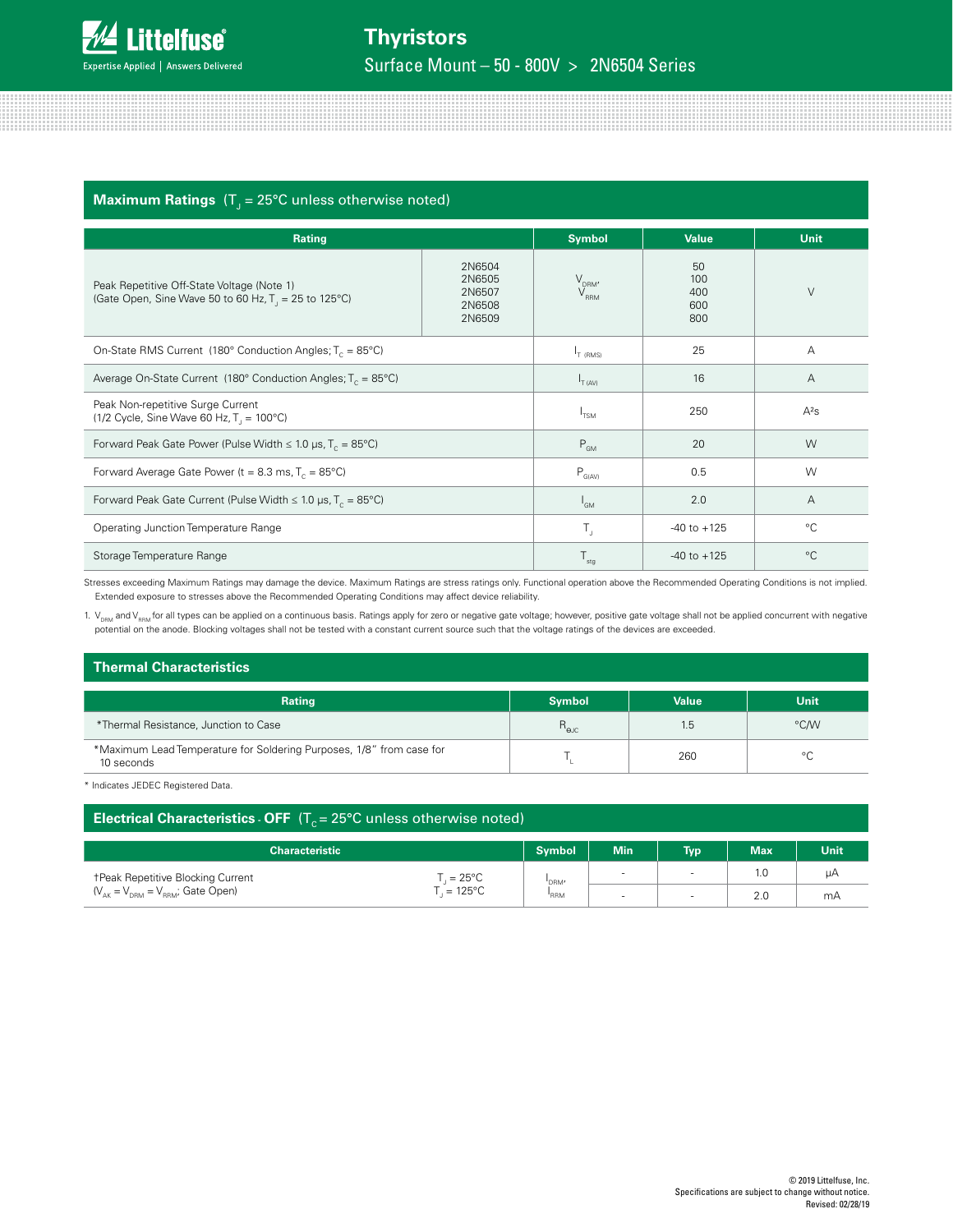

|                                                                                                                             | <b>Electrical Characteristics - ON</b> ( $T_c = 25^{\circ}$ C unless otherwise noted; Electricals apply in both directions)                                        |               |                          |                          |            |             |
|-----------------------------------------------------------------------------------------------------------------------------|--------------------------------------------------------------------------------------------------------------------------------------------------------------------|---------------|--------------------------|--------------------------|------------|-------------|
| <b>Characteristic</b>                                                                                                       |                                                                                                                                                                    | <b>Symbol</b> | <b>Min</b>               | <b>Typ</b>               | <b>Max</b> | <b>Unit</b> |
| * Forward On-State Voltage (Note 2) (ITM = 50 A)                                                                            |                                                                                                                                                                    | $V_{TM}$      |                          |                          | 1.8        | $\vee$      |
| * Gate Trigger Current (Continuous dc)                                                                                      | $T_c = 25^{\circ}C$                                                                                                                                                |               |                          | 9.0                      | 30         | mA          |
| $(V_{AK} = \text{Rated } V_{DRM}$ or $V_{RRM}$ , Gate Open)                                                                 | $T_c = -40^{\circ}C$                                                                                                                                               | $I_{GT}$      |                          |                          | 75         |             |
| * Gate Trigger Voltage (Continuous dc) ( $V_{\text{av}}$ = 12 Vdc, R <sub>1</sub> = 100 $\Omega$ , T <sub>c</sub> = -40 °C) |                                                                                                                                                                    |               | $\overline{\phantom{0}}$ | 1.0                      | 1.5        | $\vee$      |
| Gate Non-Trigger Voltage ( $V_{\text{av}}$ = 12 Vdc, R <sub>1</sub> = 100 $\Omega$ , T <sub>1</sub> = 125°C)                |                                                                                                                                                                    |               | 0.2                      |                          |            | $\vee$      |
| *Holding Current ( $V_p = 12$ Vdc,                                                                                          |                                                                                                                                                                    |               |                          | 18                       | 40         | mA          |
| Initiating Current = 200 mA, Gate Open)                                                                                     | $T_c = 25^{\circ}C$<br>$T_c = -40^{\circ}C$                                                                                                                        | 'n            |                          | $\overline{\phantom{0}}$ | 80         |             |
| * Turn-On Time ( $I_{T_M}$ = 25 A, $I_{cT}$ = 50 mAdc)                                                                      |                                                                                                                                                                    |               |                          | 1.5                      | 2.0        | $\mu s$     |
|                                                                                                                             | $(I_{\text{TM}} = 25 \text{ A}, I_{\text{R}} = 25 \text{ A})$<br>$(I_{\text{TM}} = 25 \text{ A}, I_{\text{R}} = 25 \text{ A}, T_{\text{J}} = 125^{\circ}\text{C})$ |               |                          | ۰                        | 15         | $\mu s$     |
| Turn-Off Time $(V_{\text{EM}}$ = rated voltage)                                                                             |                                                                                                                                                                    | $t_q$         |                          |                          | 35         |             |

\*Indicates JEDEC Registered Data

2. Pulse Test: Pulse Width ≤ 300 µsec, Duty Cycle ≤ 2%.

#### **Dynamic Characteristics**

| ---------------------                                                                       |               |                          |      |                                 |      |
|---------------------------------------------------------------------------------------------|---------------|--------------------------|------|---------------------------------|------|
| <b>Characteristic</b>                                                                       | <b>Symbol</b> | <b>Min</b>               | Typ. | <b>Max</b>                      | Unit |
| Critical Rate of Rise of Off-State Voltage (Gate Open, Rated VDRM,<br>Exponential Waveform) | dv/dt(c)      | $\overline{\phantom{0}}$ | 50   | $\hspace{0.1mm}-\hspace{0.1mm}$ | V/µs |

### **Voltage Current Characteristic of SCR**

| <b>Symbol</b>                     | <b>Parameter</b>                          |
|-----------------------------------|-------------------------------------------|
| $V_{\rho_{\mathsf{R}\mathsf{M}}}$ | Peak Repetitive Forward Off State Voltage |
| <b>DRM</b>                        | Peak Forward Blocking Current             |
| $\rm V_{_{RRM}}$                  | Peak Repetitive Reverse Off State Voltage |
| I <sub>RRM</sub>                  | Peak Reverse Blocking Current             |
| $\mathsf{V}_{\sf TM}$             | Maximum On State Voltage                  |
|                                   | <b>Holding Current</b>                    |





# **Figure 1. AverageCurrent Derating Figure 2. Maximum On-State Power Dissipation**

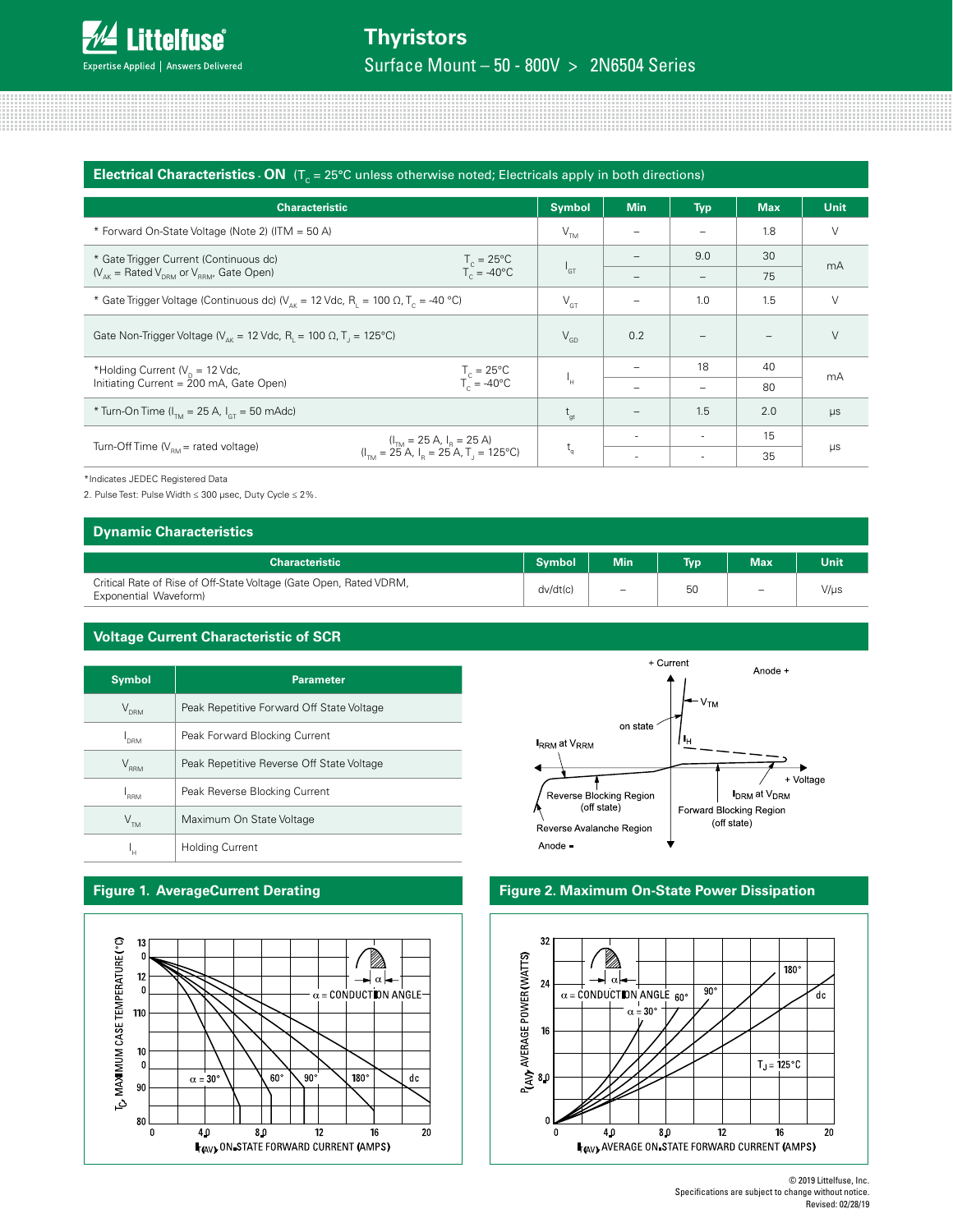

Surface Mount – 50 - 800V > 2N6504 Series



#### **Figure 3. Typical On−State Characteristics Figure 4. Maximum Non−Repetitive Surge Current**



### **Figure 5. Thermal Response**

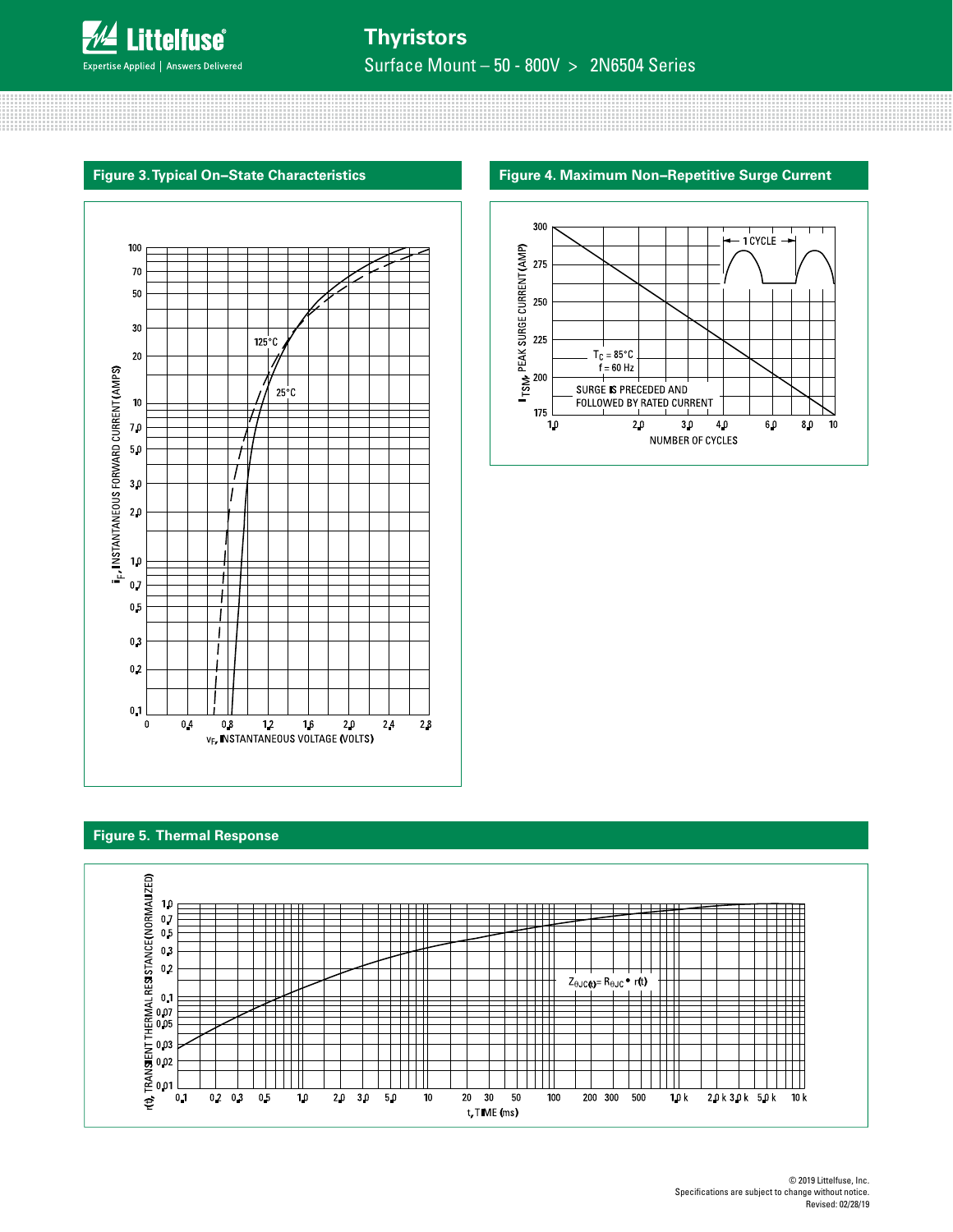

Surface Mount – 50 - 800V > 2N6504 Series

### **Typical Trigger Characteristics**





# **Figure 8. Typical Holding Current vs.Junction Temperature Ordering Information**



# ${\bf 1.0}$  $\begin{array}{ccccccccc} \mathsf{V}_\mathsf{G1}, \mathsf{GATE} & \mathsf{HIGGER}\ \mathsf{VOL} \mathsf{AGE} (\mathsf{VOLIS}) \\ \mathbb{C} & \mathbb{C} & \mathbb{C} & \mathbb{C} & \mathbb{C} & \mathbb{C} \\ \end{array}$  $0.2$  $110$  125  $-40 - 25 - 10$  $\overline{\mathbf{5}}$  $20\,$  $35$ 50 65  ${\bf 80}$  $95\,$ TJ, JUNCTION TEMPERATURE (C)

| <b>Device</b> | Package                      | <b>Shipping</b> |
|---------------|------------------------------|-----------------|
| 2N6504        | <b>TO-220AB</b>              |                 |
| 2N6504G       | <b>TO-220AB</b><br>(Pb-Free) | 500 Units / Box |
| 2N6505        | <b>TO-220AB</b>              |                 |
| 2N6505G       | <b>TO-220AB</b><br>(Pb-Free) |                 |
| 2N6505T       | <b>TO-220AB</b>              |                 |
| 2N6505TG      | <b>TO-220AB</b><br>(Pb-Free) | 500 Units / Box |
| 2N6507        | <b>TO-220AB</b>              |                 |
| 2N6507G       | <b>TO-220AB</b><br>(Pb-Free) | 500 Units / Box |
| 2N6507T       | <b>TO-220AB</b>              |                 |
| 2N6507TG      | <b>TO-220AB</b><br>(Pb-Free) | 500 Units / Box |
| 2N6508        | <b>TO-220AB</b>              |                 |
| 2N6508G       | <b>TO-220AB</b><br>(Pb-Free) | 500 Units / Box |
| 2N6508TG      | <b>TO-220AB</b>              | 500 Units / Box |
| 2N6509        | <b>TO-220AB</b><br>(Pb-Free) | 500 Units / Box |
| 2N6509G       | <b>TO-220AB</b>              |                 |
| 2N6509T       | <b>TO-220AB</b><br>(Pb-Free) | 500 Units / Box |
| 2N6509TG      | <b>TO-220AB</b>              |                 |

# **Figure 7. Typical Gate Trigger Voltage vs. Junction Temperature**